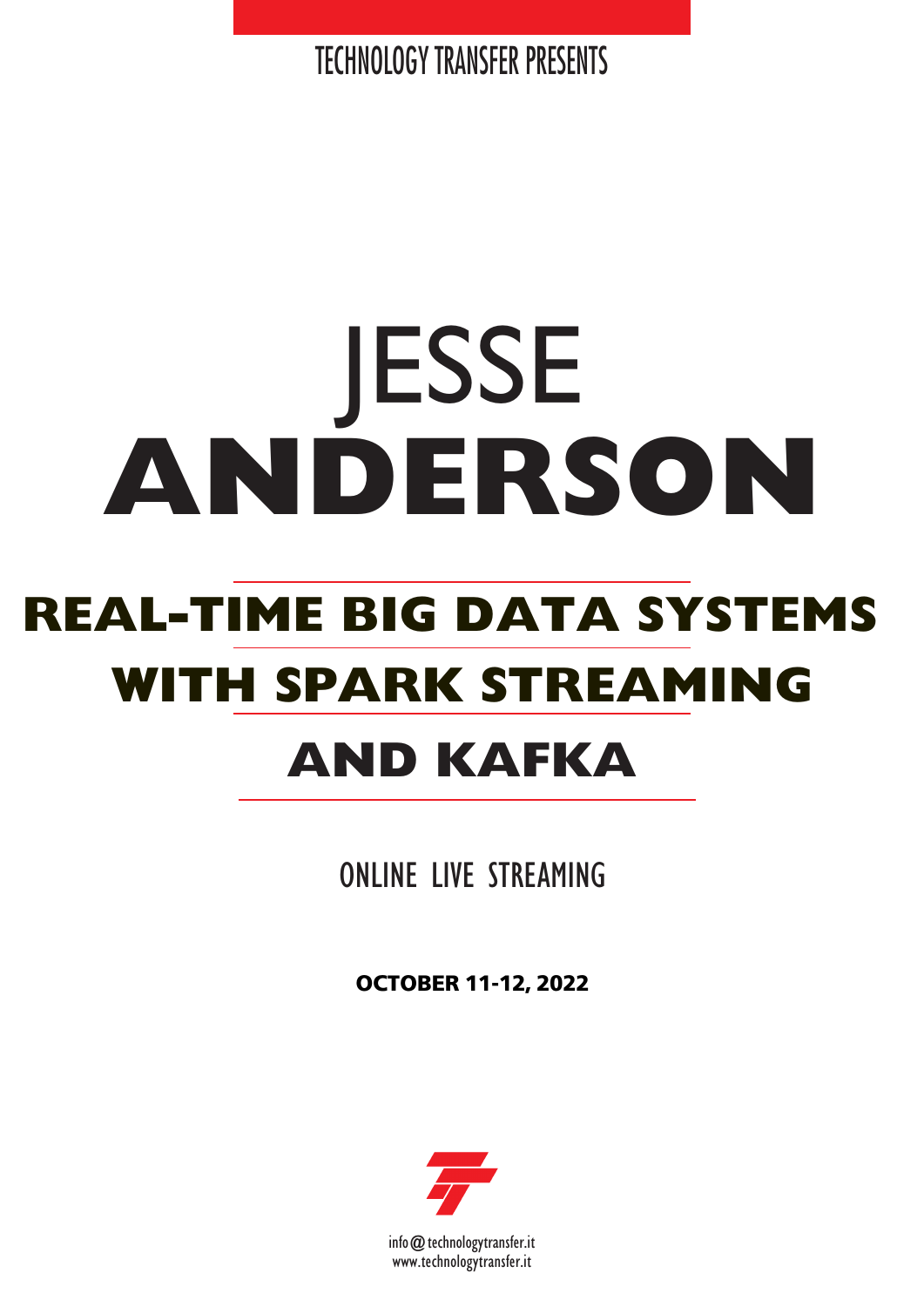## **ABOUT THIS SEMINAR**

Takes a participant through the benefits and challenges of real-time Big Data systems. We cover real-time Big Data services that are open source or managed services from Cloud providers. The class focuses on Apache Kafka and Apache Spark Streaming.

It shows how to create consumers and publishers in Kafka. Then, we see how to use Apache Spark Streaming to process the data in Kafka and send it back to Kafka. Finally, the data is visualized in real-time on a webpage using Kafka REST.

#### **BENEFITS OF ATTENDING**

- How to create large scale real-time systems using both Apache Kafka and Apache Spark Streaming
- How real-time distributed systems are different from batch systems
- How to create Kafka producers and consumers
- How to process data in Kafka with Spark Streaming and place the results back into Kafka
- How to visualize data and show data in real-time on a Web page

#### **AUDIENCE**

- Technical
- Software Engineers
- QA
- Analysts

Prerequisites: Intermediate-Level Java

**Please, bring your laptop to the workshop** We will send to the attendees the specification for the setup one week before the seminar date.

#### **Technologies Covered**

#### **In-depth Coverage**

- Apache Spark Streaming
- Apache Kafka

#### **Covered**

- Amazon Web Services
- Microsoft Azure
- Google Cloud
- IBM SoftLayer
- Amazon Kinesis
- Microsoft Event Hubs
- Google Pub/Sub
- Apache NiFi
- Apache Flink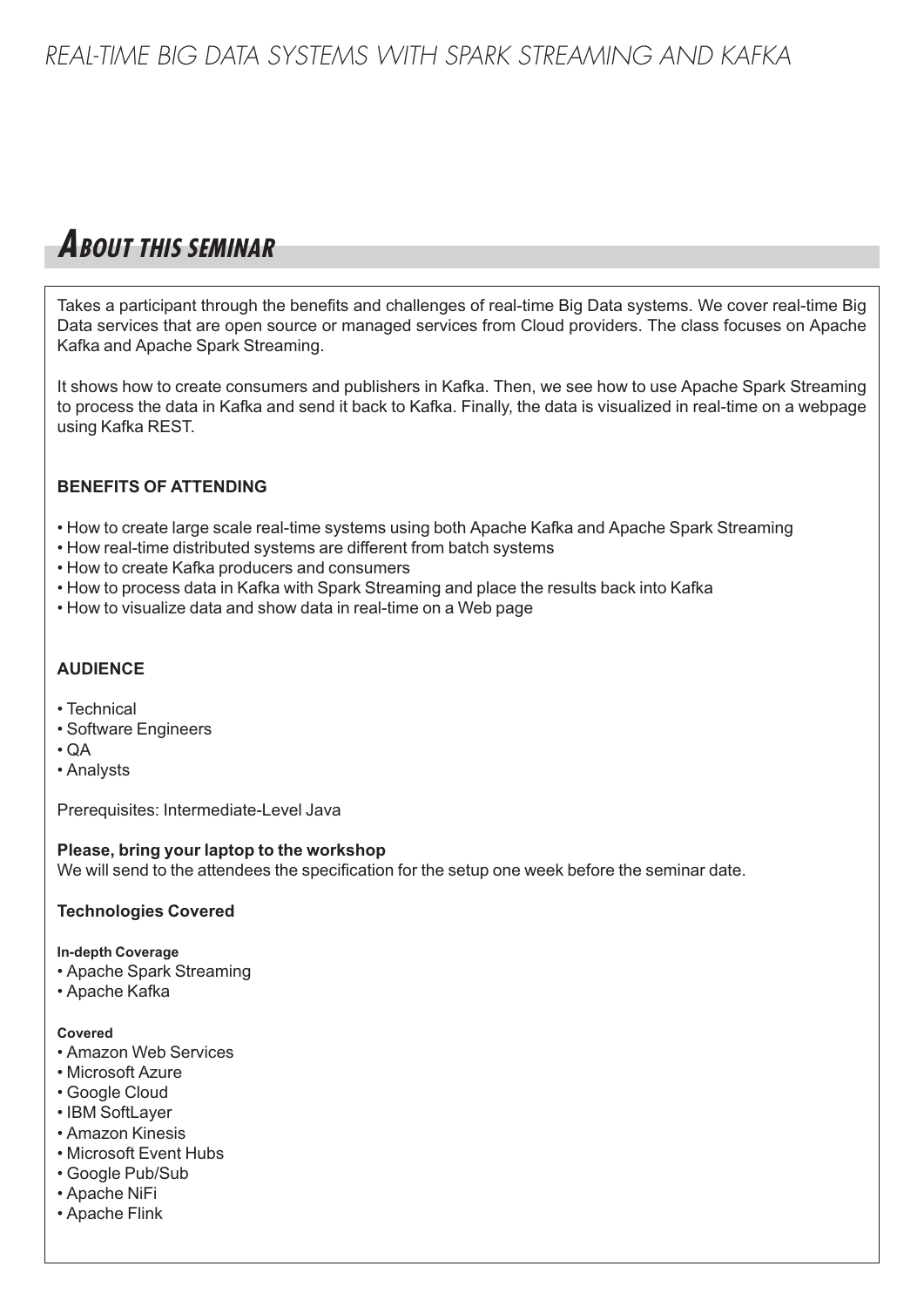## **OUTLINE**

#### **1. Real-time Data Pipelines**

This session shows the general types of real-time technologies. We cover common issues associated with real-time technologies and projects. We consider the pros and cons of real-time distributed systems compared to batch distributed systems.

- Real-time Technologies
- Real-time Pipelines
- Pros and Cons of Real-time

### **2. Using the Cloud**

This session shows what the Cloud is and why companies are moving to the Cloud. Considers the top Cloud Providers and niche Big Data Cloud providers. Covers many of the real-time Big Data offerings from Cloud Providers and open source alternatives.

- Cloud Providers
- Tecnologie real-time
- Choosing a Provider

#### **3. Ingesting Data**

This session shows what real-time ingestion is and what technologies are applicable to real-time ingestion. Discusses the difference between real-time and batch FTL. Covers the first mile and last mile issues when dealing with real-time Big Data.

- Real-time Ingestion
- Real-time ETL

#### **4. Kafka**

This session teaches the basics of Kafka and how it works. Covers how to create a simple producer and consumer using the Kafka API.

- About Kafka
- Kafka Internals

#### • Kafka API

#### **5. Processing Data**

This session shows what real-time processing is and what technologies are applicable to real-time processing. Discusses the differences between realtime, event-at-a-time, micro-batching, and batch processing. Covers the tradeoffs of real-time processing systems such as: backpressure, push/pull models, and failovers.

- Real-time Data Processing
- Real-time Processing Technologies

#### **6. Spark Streaming**

This session teaches the how to use Spark Streaming. Shows how to create real-time Spark ETL and transform data in real-time.

- Spark Streaming
- Streaming API
- Streaming avanzato

#### **7. Data Products**

This session teaches how to create the data products that are consumed by the rest of the organization. Shows how to analyze the data. Then, how to take that analysis and create a real-time dashboard to visualize the data.

- Analysis of Data
- Dashboarding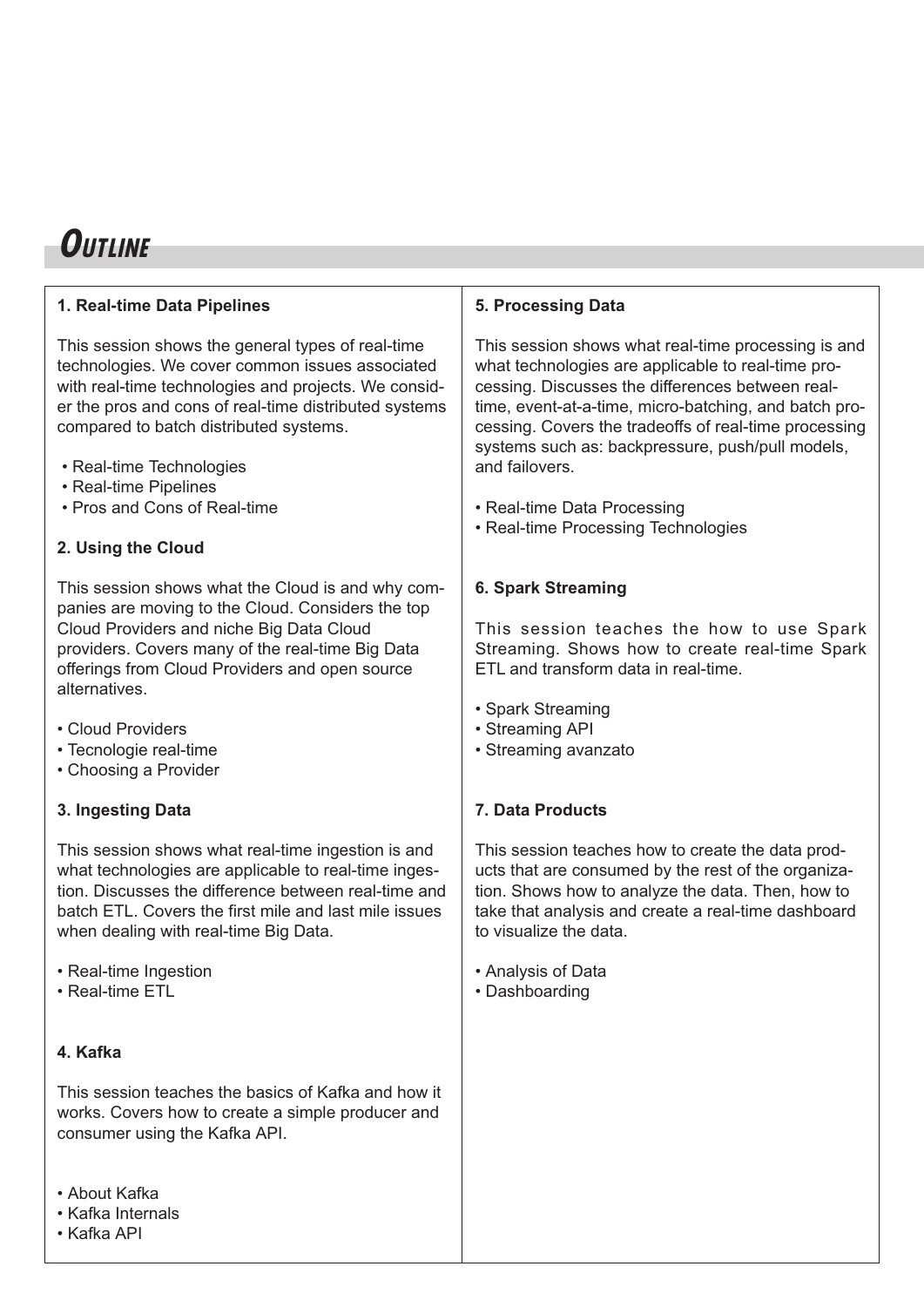## **INFORMATION**

#### **PARTICIPATION FEE e** 1100 The fee includes all seminar documentation. **SEMINAR TIMETABLE** 9.30 am - 1.00 pm 2.00 pm - 5.00 pm **HOW TO REGISTER** You must send the registration form with the receipt of the payment to: info@technologytransfer.it TECHNOLOGY TRANSFER S.r.l. Piazza Cavour, 3 - 00193 Rome (Italy) **PAYMENT** Wire transfer to: Technology Transfer S.r.l. Banca: Credit Agricole Agenzia 1 di Roma IBAN Code: IT 03 W 06230 03202 000057031348 BIC/SWIFT: CRPPIT2P546 **GENERAL CONDITIONS DISCOUNT** The participants who will register 30 days before the seminar are entitled to a 5% discount. If a company registers 5 participants to the same seminar, it will pay only for 4. Those who benefit of this discount are not entitled to other discounts for the same seminar. **CANCELLATION POLICY** A full refund is given for any cancellation received more than 15 days before the seminar starts. Cancellations less than 15 days prior the event are liable for 50% of the fee. Cancellations less than one week prior to the event date will be liable for the full fee.

#### **CANCELLATION LIABILITY**

In the case of cancellation of an event for any reason, Technology Transfer's liability is limited to the return of the registration fee only.

 $\sim$ 

| <b>JESSE ANDERSON</b><br><b>REAL-TIME BIG DATA SYSTEMS WITH</b>                                    |                                                                                                                        |
|----------------------------------------------------------------------------------------------------|------------------------------------------------------------------------------------------------------------------------|
| <b>SPARK STREAMING AND KAFKA</b>                                                                   |                                                                                                                        |
| October 11-12, 2022                                                                                | Stamp and signature                                                                                                    |
| Registration fee: € 1100                                                                           |                                                                                                                        |
|                                                                                                    |                                                                                                                        |
|                                                                                                    |                                                                                                                        |
|                                                                                                    |                                                                                                                        |
|                                                                                                    |                                                                                                                        |
|                                                                                                    | Send your registration form<br>with the receipt of the payment to:                                                     |
| If registered participants are unable to attend,<br>or in case of cancellation of the seminar, the | <b>Technology Transfer S.r.l.</b><br>Piazza Cavour, 3 - 00193 Rome (Italy)<br>Tel. +39-06-6832227 - Fax +39-06-6871102 |
| general conditions mentioned before are<br>applicable.                                             | info@technologytransfer.it<br>www.technologytransfer.it                                                                |